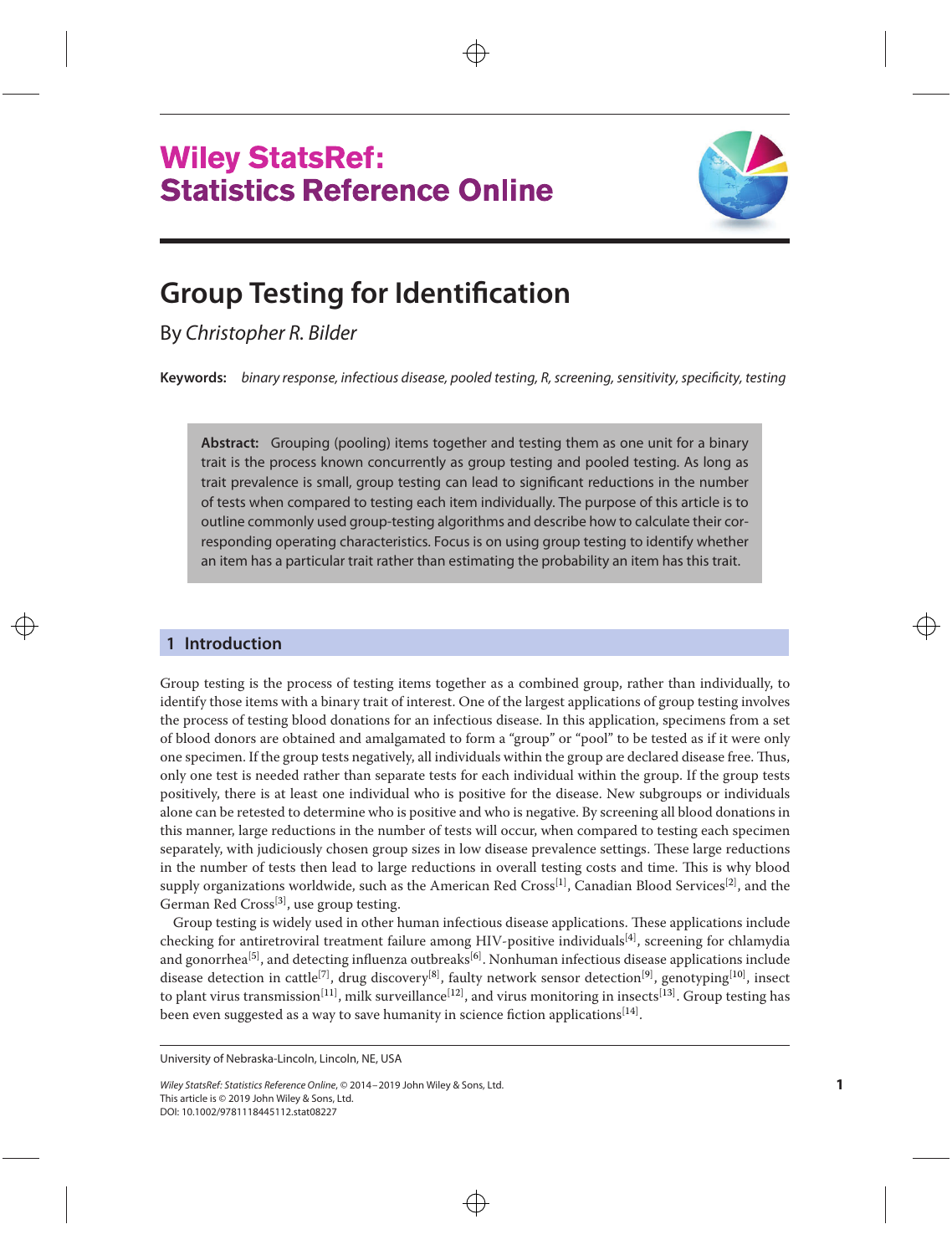No matter the application, it is important to make sure that the number of tests is less than the number of items being tested. For this reason, the expected number of tests needs to be calculated prior to implementation. If the expected number of tests is larger than the number items being tested, group testing is not appropriate to use. However, if the opposite is true, then an application of group testing will likely be successful and can make feasible otherwise infeasible testing applications. Particular aspects of group testing can be controlled during implementation to insure success. The remainder of this article discusses the most important of these aspects. Section [2](#page-1-0) presents the two main types of group-testing algorithms. Each of these algorithms has different operating characteristics (i.e., expected number of tests, accuracy) associated with them. Section [3](#page-3-0) examines these operating characteristics and shows how they can be used to choose the most efficient group testing implementation. Section [4](#page-8-0) provides concluding comments about group testing.

Due to the diversity among group testing applications, we will use the terminology associated with human infectious disease testing throughout our exposition. Thus, group testing will be discussed in the context of testing specimens, such as blood, saliva, or urine, obtained from individuals to determine which are positive or negative for a particular disease, such as HIV, West Nile virus, or chlamydia.

# <span id="page-1-0"></span>**2 Testing Algorithms**

Dorfman<sup>[\[15\]](#page-9-0)</sup> proposed one of the first uses of group testing as a cost-effective way to screen new US military inductees for syphilis during World War II. He suggested to test amalgamated blood specimens from nonoverlapping groups of individuals. If a group tested negatively, all individuals would be declared negative. If a group tested positively, each individual would be retested separately. This testing algorithm is now often referred to as *Dorfman testing* in honor of its originality. Excellent historical accounts about it and group testing in general are available in Johnson *et al*.<sup>[\[16\]](#page-9-0)</sup> and Ding-Zhu and Hwang<sup>[\[17\]](#page-9-0)</sup>.

<span id="page-1-1"></span>Dorfman testing is part of a larger class of testing algorithms known as *hierarchical group testing*. This is because (i) testing is performed over separate stages, (ii) an individual can be part of a test only once per stage, and (iii) whether an individual is retested (stage 2) depends on the test outcome from its original group (stage 1). Thus, Dorfman testing can also be referred to as a two-stage hierarchical group-testing algorithm. More stages are possible with these algorithms. For example, Figure [1](#page-1-1) shows a diagram of a three-stage algorithm used in San Francisco for HIV testing<sup>[\[18\]](#page-9-0)</sup>. In summary, individuals are tested in



**Figure 1.** Three-stage hierarchical group testing example. Source: Reproduced by permission of Christopher R. Bilder.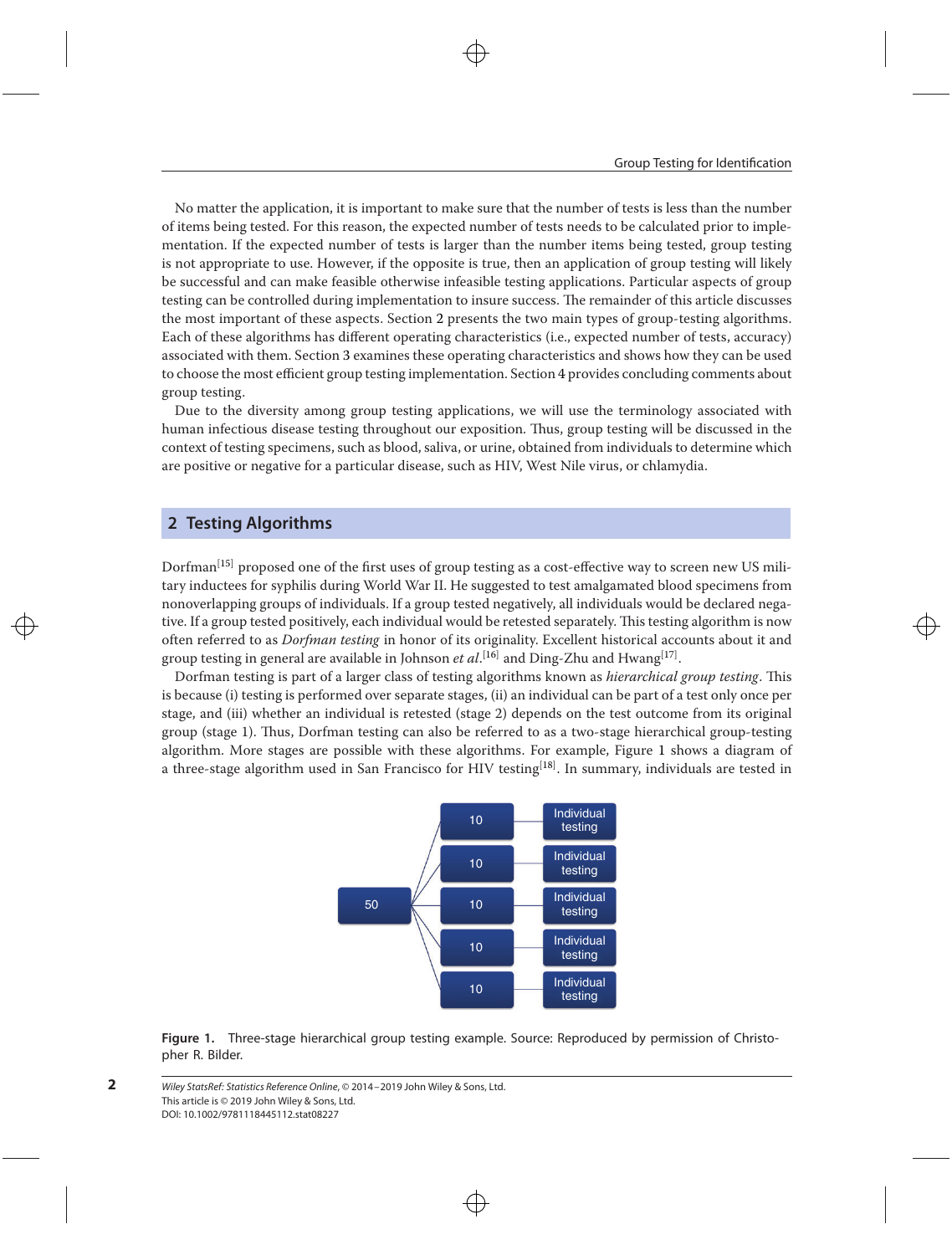<span id="page-2-0"></span>Group Testing for Identification



**Figure 2.** Array testing example. Specimens are pooled within rows and within columns resulting in positive (+) and negative (−) responses. Red-colored wells within the plate indicate where individual testing occurs after initial row and column testing. Source: Reproduced by permission of Christopher R. Bilder.

groups of size 50. If a group tests positively, 5 nonoverlapping subgroups of 10 individuals each are formed in stage 2. If a subgroup tests positively, individual testing is performed upon its members in stage 3. Whenever a group/subgroup tests negatively, all of its members are declared disease free and their testing ends.

Frequently, more than two hierarchical stages can result in a smaller number of tests than using only two. However, implementation of the algorithm becomes more difficult as the number of stages increases. For example, one stage of testing for chlamydia may take an entire workday to complete due to forming groups and assay incubation periods. With respect to human infectious disease testing in general, we have seen at most four stages<sup>[\[19\]](#page-9-0)</sup> performed when all original group members can be tested in each stage.

In contrast to hierarchical algorithms, *nonhierarchical group testing* allows for testing the same individuals more than once within a stage. Generally, this type of testing is carried out in array-like structures. Figure [2](#page-2-0) provides a diagram of what this looks like relative to a  $10 \times 10$  microplate. Wells within the plate (represented by circles) contain specimens from separate individuals. Row and column groups are formed from amalgamations of their specimens. These groups are tested simultaneously so that each individual is tested twice in stage 1. Individuals are declared to be negative if their corresponding row and column groups test negatively. Intersections of positive row and column groups indicate where to look for positives. These specimens are retested individually in stage 2 to complete the testing process.

There are a few modifications to the standard array testing algorithm that can be implemented. One modification involves initially testing a *master group* consisting of all specimens within the array[\[20\]](#page-9-0) . If this group tests negatively, all corresponding individuals are declared to be disease free. If this group tests positively, the testing of row and column groups proceeds as before. Another modification involves arranging specimens either physically or algorithmically into a three-dimensional cubical structure<sup>[\[21,](#page-9-0) [22\]](#page-9-0)</sup>. This leads to groups being formed over rows, columns, and layers, where intersections of positive groups indicate where to look for positive individuals.

Whether testing is performed to find a bacteria in food, an infectious disease in humans, or a binary trait in some other application, testing is often not 100% accurate. Thus, false positives and false negatives may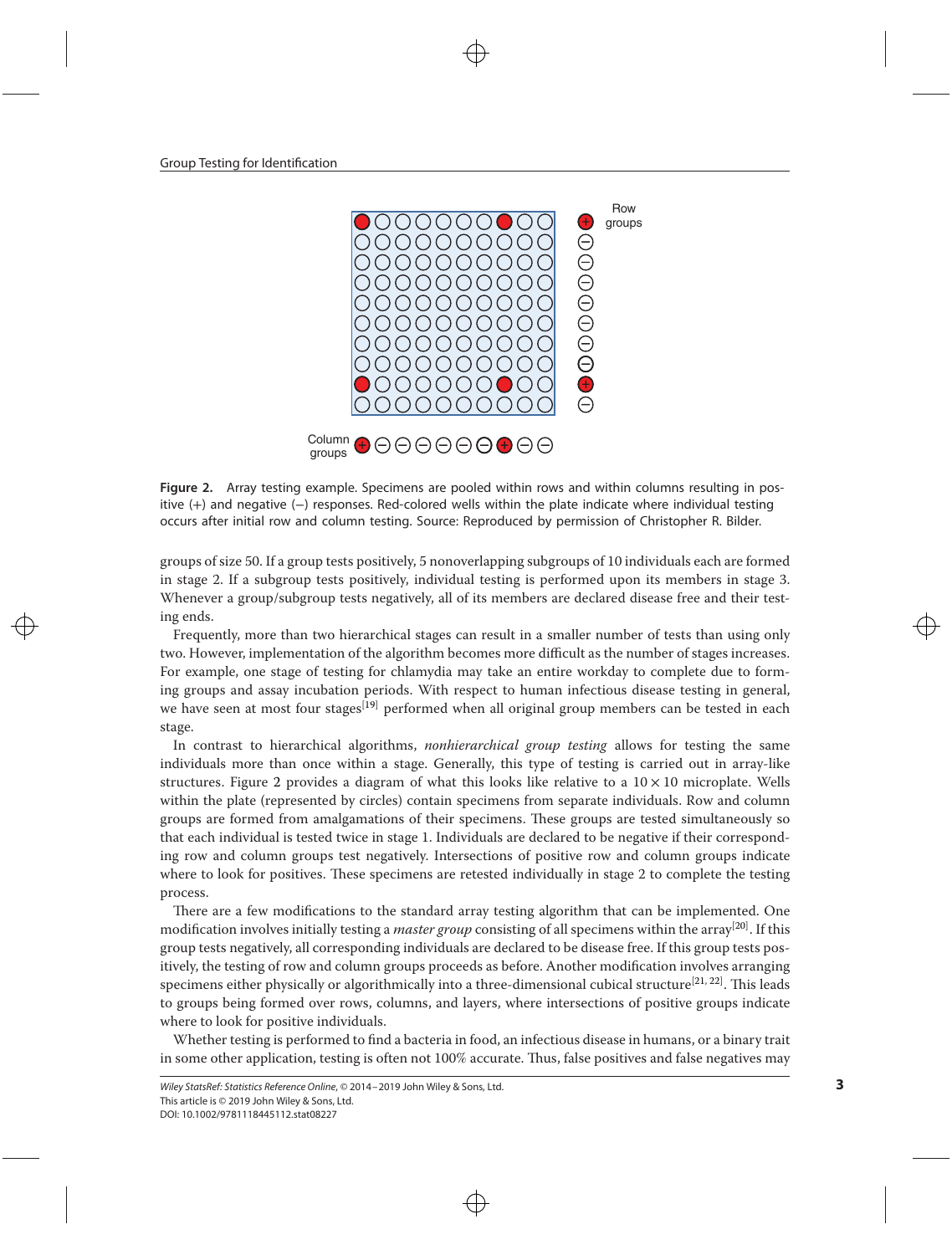occur. The possibility of imperfect testing can complicate algorithm implementation. For example, with respect to array testing, a row (column) could test positively without any columns (rows) testing positively and vice versa. A safe approach for handling this particular ambiguity is to simply retest all individuals within the positive row (column)<sup>[\[20\]](#page-9-0)</sup>.

Interestingly, testing individuals in groups can actually leads to less false positives than through individual testing alone. This is because an individual will always be tested more than once before being declared positive. For example, the hierarchical algorithm given in Figure [1](#page-1-1) shows that an individual needs to test positively in two groups and individually once before being declared positive. On the other hand, group testing can result in false negatives more often than with individual testing. Again from Figure [1,](#page-1-1) an individual could be declared negative from only a negative stage 1 test. For this reason, some group-testing algorithms will retest individuals initially declared to be negative<sup>[\[23\]](#page-9-0)</sup>. The potentially higher rate of false negatives can occur due to what is known as the *dilution effect*. Because each individual's specimen becomes a smaller part of the amalgamation as the group size increases, an assay may not be sensitive enough to detect a target that indicates the presence of disease. With respect to infectious disease testing, the dilution effect is more of a concern for older infectious disease testing methods, such as enzyme-linked immunosorbent assays, than newer nucleic acid amplification tests.

## <span id="page-3-0"></span>**3 Operating Characteristics**

Section [2](#page-1-0) shows that there are two main types of group-testing algorithms, where each can be implemented in a number of different ways. When choosing how to implement an algorithm, the main consideration for a laboratory or other testing body is the number of tests needed for it. For this reason, the expected number of tests is a necessary calculation to make before any application. The accuracy of an algorithm is another important factor to consider as well. An algorithm that results in a small expected number of tests may not be desirable if it has low accuracy. The purpose of this section is to discuss how to calculate these important operating characteristics of a group-testing algorithm. Because derivations can be quite laborious, we sketch out the details for what needs to be found and provide tools from the binGroup package of R that automate calculation.

#### **3.1 Hierarchical Testing**

**4**

Suppose *I* individuals are to be tested initially as one group through a hierarchical algorithm. Define *T* as a random variable denoting the number of tests needed to complete the algorithm. Additionally, define *Gsj* as the binary outcome (0 for negative, 1 for positive) from a test for group *j* at stage *s*. The number of individuals in group *j* at stage *s* is denoted by *Isj*, and the number of subgroups to be formed if this group tests positively is denoted by  $m_{si}$ . Finally, the number of groups to be tested in stage *s* is denoted as  $c_{si}$ . Putting this notation into practice, the algorithm depicted in Figure [1](#page-1-1) shows  $I = I_{11} = 50$  individuals are tested in  $c_1 = 1$  group in stage 1, and this test results in the outcome for  $G_{11}$ . If the stage 1 group tests positively,  $m_{11} = 5$  subgroups are formed. For stage 2, there are  $I_{21} = \cdots = I_{25} = 10$  individuals in each of the  $c_2 = 5$  subgroups. For each  $G_{2j}$ ,  $j = 1, \ldots, 5$ , that results in a positive outcome, there are  $m_{2j} = 10$ further tests performed in stage 3. Finally,  $I_{3j} = 1$  and  $m_{3j} = 0$ ,  $j = 1, \ldots, 50$ , because individual testing is performed in stage 3.

To succinctly write out the expected number of tests *E*(*T*), we need to introduce the concept of an ancestor group. An ancestor group represents a group that needs to be tested in a previous stage prior to the test of group *j* in stage *s*. Define  $G^{(t)}_{sj}$  as the ancestor group result for  $G_{sj}$  at stage  $t \leq s$ . Thus, relative to

Wiley StatsRef: Statistics Reference Online, © 2014–2019 John Wiley & Sons, Ltd. This article is © 2019 John Wiley & Sons, Ltd. DOI: 10.1002/9781118445112.stat08227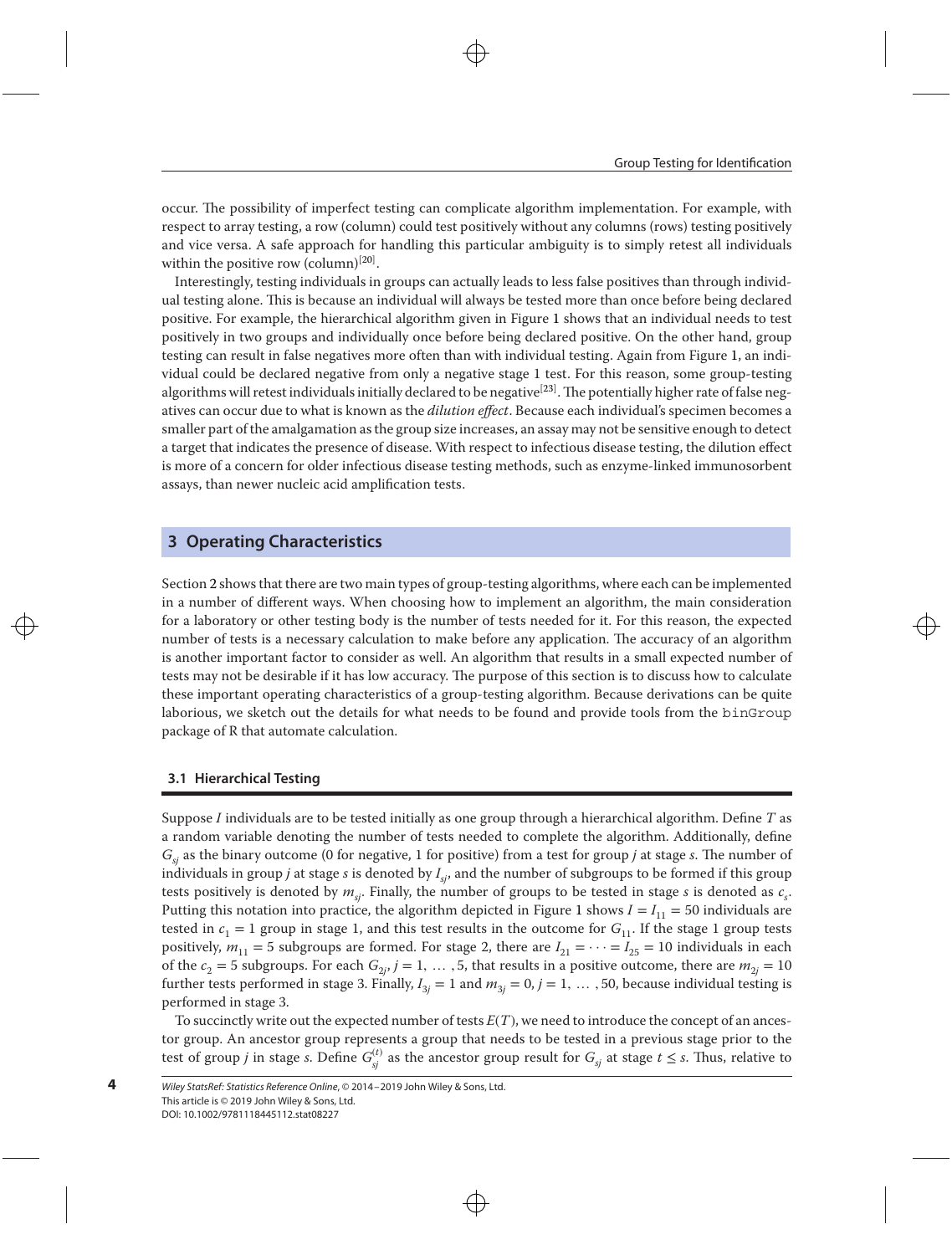Figure [1,](#page-1-1) the only ancestor group for  $G_{21}$  is  $G_{21}^{(1)} \equiv G_{11}$ . Also, ancestor groups for  $G_{31}$  are  $G_{31}^{(2)} \equiv G_{21}$  and  $G_{31}^{(1)} \equiv G_{21}^{(1)} \equiv G_{11}$ . Notice that all individuals who contribute to the  $G_{sj}$  result are a subset of those individuals who contribute to  $G_{sj}^{(t)}$ . With this ancestor group notation, we can write the expected number of tests for a *S*-stage hierarchical algorithm as

<span id="page-4-0"></span>
$$
E(T) = 1 + \sum_{s=1}^{S-1} \sum_{j=1}^{c_s} m_{sj} P(G_{sj}^{(1)} = 1, ..., G_{sj}^{(s)} = 1)
$$
 (1)

where  $G_{\!}^{(s)}$  is equivalent to  $G_{\!sj}.$  The leading 1 in Equation [\(1\)](#page-4-0) is included for the stage 1 test that will always be performed.The joint probability in Equation [\(1\)](#page-4-0) corresponds to the testing that occurs in each stage. For example, relative to Figure [1,](#page-1-1)  $m_{21} = 10$  individual tests are performed in stage 3 with probability  $P(G_{21}^{(1)} = 1,$  $G_{21}^{(2)} = 1$ ) = *P*( $G_{11} = 1$ ,  $G_{21} = 1$ ). For two-stage hierarchical algorithms, Equation [\(1\)](#page-4-0) simplifies to only

$$
E(T) = 1 + m_{11} P(G_{11} = 1)
$$

The joint probability in Equation [\(1\)](#page-4-0) is a function of the assay sensitivity and specificity and the probabilities that individuals are truly positive for a disease, denoted as  $p_i$  for  $i = 1, \ldots, I$ . Due to the long derivation process and the large expression for the joint probability, we do not provide the expression for it here. Instead, we refer interested readers to Kim *et al.*[\[20\]](#page-9-0) and Black *et al.*[\[24\]](#page-9-0) for the expression. The former reference provides the expression only for the special case of when each individual has the same true probability of having a disease  $(p_1 = \cdots = p_I)$ .

#### **3.2 Array Testing**

We focus on the standard array testing algorithm in this section. Suppose specimens within an  $n \times n$  array are to be tested. Define *T* again as a random variable denoting the number of tests needed, but now to complete testing for the entire array. The total number of tests for the array is

<span id="page-4-1"></span>
$$
T = 2n + \sum_{i=1}^{n} \sum_{j=1}^{n} T_{ij}
$$
 (2)

where  $T_{ij} = 0$  or 1 is the number of retests needed for the specimen in row *i* and column *j* after the first stage of testing. The leading 2*n* in Equation [\(2\)](#page-4-1) is for the number of rows and columns tested. The expected number of tests is the same as Equation [\(2\)](#page-4-1) but with  $T_{ij}$  replaced by  $E(T_{ij}) = P(T_{ij} = 1)$ , the probability a retest is needed for specimen (*i, j*).

A retest is needed for specimen (*i, j*) in three different cases when testing error is possible. To succinctly define these cases, let *Ri* denote the binary outcome from a group test for row *i*, and let *Cj* denote the binary outcome from a group test for column *j*. A retest needs to be performed on specimen  $(i, j)$  when (i)  $R<sub>i</sub> = 1$ and  $C_j = 1$ , (ii)  $R_i = 1$  and  $C_+ = 0$ , or (iii)  $R_+ = 0$  and  $C_j = 1$ , where  $C_+ = \sum_{j=1}^n C_j$  and  $R_+ = \sum_{i=1}^n R_i$ . The latter two cases are needed due to the possibility of testing error. Therefore,

<span id="page-4-2"></span>
$$
P(T_{ij} = 1) = P(R_i = 1, C_j = 1) + P(R_i = 1, C_+ = 0) + P(R_+ = 0, C_j = 1)
$$
\n(3)

Each of these probabilities is a function of the assay sensitivity and specificity along with the probabilities that individuals are truly positive, denoted as  $p_{ii}$  for  $i = 1, \ldots, n$  and  $j = 1, \ldots, n$ . Kim *et al.*<sup>[\[20\]](#page-9-0)</sup> and McMahan *et al.*<sup>[\[25\]](#page-9-0)</sup> provide expressions for Equation [\(3\)](#page-4-2). Again, Kim *et al.*<sup>[\[20\]](#page-9-0)</sup> focuses on the case of each individual having the same true probability of disease.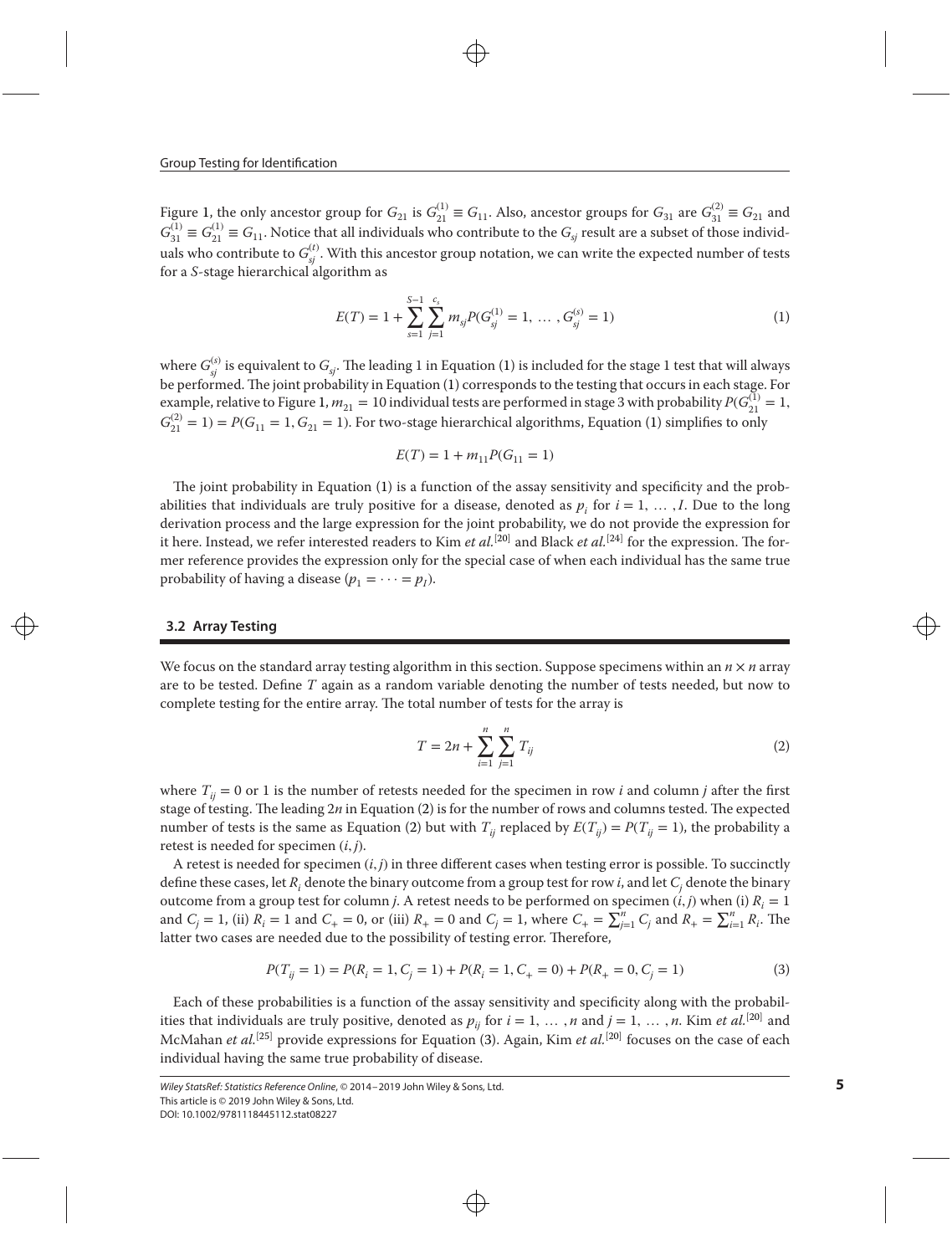#### **3.3 Accuracy**

An ideal group-testing algorithm not only has a small *E*(*T*), but also an accuracy as close to perfect as possible. To discuss accuracy in general, define *Yi* = 0 (1) as a negative (positive) outcome for individual *i* to be tested in a hierarchical algorithm. Also, define  $\tilde{Y}_i$  as the true binary status of individual *i*. Note that  $P(\widetilde{Y}_i = 1) = p_i$ . For nonhierarchical algorithms, the same definitions can be used here and for subsequent discussions by adjusting the context to be for the individual represented by specimen  $(i, j)$  in the array.

Two commonly used measures of accuracy are the pooling sensitivity and the pooling specificity. The pooling sensitivity for individual *i* is the probability that the group-testing algorithm determines that the individual is positive given that the individual is truly positive:  $PS_{e,i} = P(Y_i = 1|\widetilde{Y}_i = 1)$ . Similarly, pooling specificity for individual *i* is the probability that the group-testing algorithm determines that the individual is negative given that the individual is truly negative:  $PS_{n:i} = P(Y_i = 0 | \widetilde{Y}_i = 0)$ . Predictive probabilities are also used as measures of accuracy. The pooling positive predictive value for individual *i* is the probability that the individual is truly positive given a positive outcome from a group-testing algorithm: PPPV<sub>*i*</sub> =  $P(\widetilde{Y}_i = 1 | Y_i = 1)$ . Similarly, the pooling negative predictive value for individual *i* is the probability that the individual is truly negative given a negative outcome from a group-testing algorithm:  $PNPV_i = P(\widetilde{Y}_i = 0 | Y_i = 0)$ . Kim *et al.*<sup>[\[20\]](#page-9-0)</sup>, McMahan *et al.*<sup>[\[25\]](#page-9-0)</sup>, and Black *et al.*<sup>[\[24\]](#page-9-0)</sup> provide expressions for all of these accuracy measures.

The goal for an algorithm is to have each relevant accuracy measure to be as close as possible to 1. At the very least, one wants these probabilities to be as close as possible to the accuracy that could be obtained from individual testing alone.

## <span id="page-5-0"></span>**3.4 Calculations in R**

**6**

The binGroup package in R includes the hiearchical.desc2() function that calculates *E*(*T*) and accuracy measures for hierarchical algorithms. The function was written for Black *et al.*[\[24\]](#page-9-0) assuming that sensitivities and specificities are equal for each group tested throughout the testing process. Next are two examples corresponding to the three-stage algorithm used in San Francisco for HIV testing. The overall HIV prevalence among those tested is 0.01752 as given by Sherlock *et al.*[\[18\]](#page-9-0) Example 1 uses the same three-stage hierarchical algorithm as shown in Figure [1](#page-1-1) with  $p_1 = \cdots = p_{50} = 0.01752$  and sensitivity and specificity equal to 0.99. Example 2 uses a three-stage hierarchical algorithm again, but with second stage subgroup sizes of  $I_{21} = 18$ ,  $I_{22} = 9$ ,  $I_{23} = 7$ ,  $I_{24} = 5$ ,  $I_{25} = 4$ ,  $I_{26} = 4$ ,  $I_{27} = 4$ , and  $I_{28} = 3$  and  $p_1$ , ...,  $p_{50}$  chosen to be the expected value of order statistics from a beta(0*.*5*,* 28*.*04) distribution. Note that random variables from this beta distribution have an expected value of 0.01752.

*>* # Example 1 *>* p.vec1 *<*- rep(x = 0.01752, times = 50) *>* hier1 *<*- hierarchical.desc2(p = p.vec1, I2 = c(10, 10, 10, 10, 10),  $se = 0.99$ ,  $sp = 0.99$ ) *>* hier1\$ET # E(T) [1] 12.07698 *>* hier1\$individual.testerror[1,] # Accuracy for first individual p pse.vec psp.vec pppv.vec pnpv.vec 1 0.01752 0.970299 0.9985153 0.9209763 0.9994699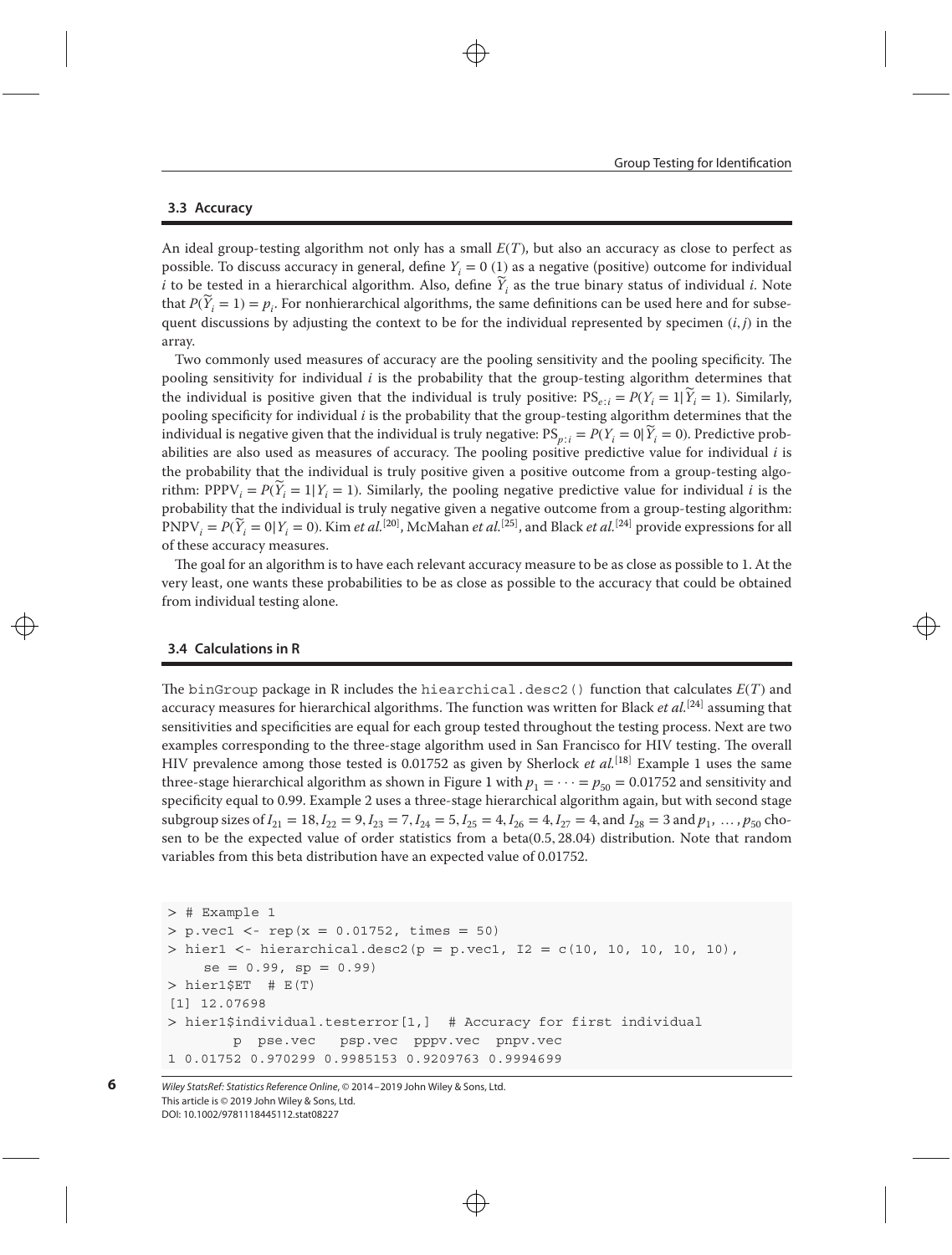```
> # Example 2
> p.vec2 <- beta.dist(p = 0.01752, alpha = 0.5, grp.sz = 50)
> hier2 <- hierarchical.desc2(p = p.vec2, I2 = c(18, 9, 7, 5, 4, 4, 3),
    se = 0.99, sp = 0.99, order.p = TRUE)
> hier2$ET # E(T)
[1] 9.306209
> hier2$individual.testerror[1,] # Accuracy for first individual
            p pse.vec psp.vec pppv.vec pnpv.vec
1 3.557914e-07 0.970299 0.9997398 0.001324909 1
> (hier1$ET - hier2$ET)/hier1$ET # Proportion reduction in E(T)
[1] 0.2294259
```
The expected number of tests per individual is 12*.*08∕50 = 0*.*24 and 9*.*31∕50 = 0*.*19 for examples 1 and 2, respectively. Thus, group testing would reduce the number of tests on average by more than 75% when compared to individual testing. The pooling sensitivity (pse.vec) for both algorithms with respect to the first individual is 0.97, which is less than the 0.99 that would be obtained from individual testing. Additional confirmatory testing could potentially increase this pooling sensitivity. The pooling specificity (psp.vec) for this individual is greater than the 0.99 that would be obtained from individual testing. Note that the pooling positive predictive value for the second example is very low because this individual has an extremely low probability of being positive ( $p_1 = 3.6 \times 10^{-7}$ ).

When comparing the two examples, example 2 has 22*.*9% less expected number of tests than example 1. This second example uses a strategy known as *informative group testing*[\[26\]](#page-9-0) to be more efficient. In general, informative group testing exploits differences in the probabilities of disease by arranging individuals in an optimal sense at each stage. For this example, the methods of Black *et al.*<sup>[\[24\]](#page-9-0)</sup> are implemented by ordering individuals using their probabilities of disease (order.p = TRUE argument) and sequentially putting them into optimally sized groups in stage 2. Thus, those individuals with the smallest (largest) probabilities are put into the first (last) group. Of course, one does not know if individuals tested for HIV in San Francisco have the probabilities of disease used for the second example. In actual application, individual risk factors and clinical observations can be used in a regression model to estimate these probabilities of disease.

The Array. Measures () function from binGroup calculates  $E(T)$  and accuracy measures for array testing. The function was written for McMahan *et al.*[\[25\]](#page-9-0) assuming that sensitivities and specificities are equal for the row/column group tests and additional individual retests. Next are two additional examples demonstrating this function using a  $10 \times 10$  array size and the San Francisco HIV testing setting as motivation. Example 3 assumes that each individual has an equal probability of having the disease. Example 4 assumes that each individual has a probability that is the expected value of order statistics from the same beta(0*.*5*,* 28*.*04) distribution as in example 2. These individuals are arranged in the array using the *gradient pattern* proposed by McMahan *et al.*<sup>[\[25\]](#page-9-0)</sup> for informative group testing.

```
> # Example 3
> p.mat1 <- matrix(data = 0.01752, ncol = 10, nrow = 10)
> array1 <- Array.Measures(p = p.mat1, se = 0.99, sp = 0.99)
> array1$T # E(T)
[1] 24.431
```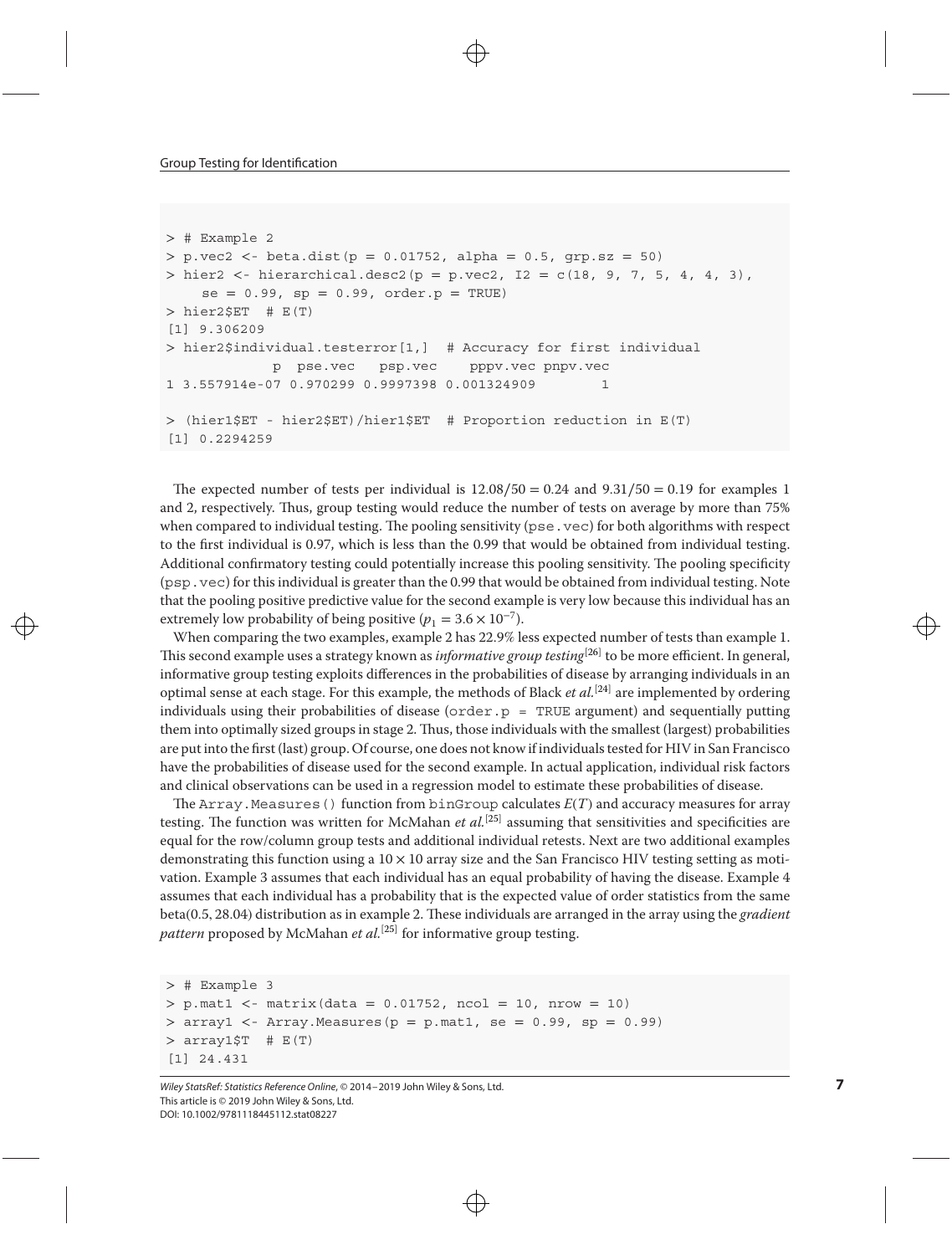```
> c(array1$PSe[1,1], array1$PSp[1,1], array1$PPV[1,1], array1$NPV[1,1])
    # Accuracy for individual (1,1)
[1] 0.9740124 0.9997244 0.9843829 0.9995367
> # Example 4
> p.vec3 <- beta.dist(p = 0.01752, alpha = 0.5, grp.sz = 100)
> p.mat2 <- Informative.array.prob(prob.vec = p.vec3, nr = 10, nc = 10,
                                   method = "qd")> array2 <- Array.Measures(p = p.mat2, se = 0.99, sp = 0.99)
> array2$T # E(T)
[1] 23.71078
> p.mat2[1,1] # p_11
[1] 0.1287002
> c(array2$PSe[1,1], array2$PSp[1,1], array2$PPV[1,1], array2$NPV[1,1])
    # Accuracy for individual (1,1)
[1] 0.9759013 0.9993788 0.9957092 0.9964508
> (array1$T - array2$T)/array1$T
[1] 0.02947999
```
The expected number of tests per individual is approximately 0.24 for both examples, representing a significant reduction in tests again when compared to individual testing. When comparing the two examples directly, example 4 has 2*.*9% less expected number of tests than example 3. McMahan *et al.*[\[25\]](#page-9-0) show that reductions in tests for informative group testing with arrays can be much more significant in higher prevalence situations. The pooling sensitivity and specificity values show similar trends, when compared to individual testing alone, as was seen for the hierarchical algorithms.

The OTC() function from binGroup can be used to find the testing configuration (number of stages, group sizes) that minimizes the expected number of tests per individual $^{[27]}$  $^{[27]}$  $^{[27]}$ . This allows a laboratory to determine the *optimal testing configuration* for a particular situation. For the San Francisco HIV testing example, we use the OTC() function by searching three-stage hierarchical algorithms (algorithm ="D3") with initial group sizes of *I* = 4*,* … *,* 60 and by assuming each individual has a probability of disease equal to 0.01752.

```
# Example 5
> save.config <- OTC(algorithm = "D3", p = 0.01752, Se = 0.99, Sp = 0.99,
                     qroup.sz = 4:60, obj.fn = "ET")<output edited>
> save.config$opt.ET$OTC # Optimal testing configuration
$Stage1
[1] 16
$Stage2
```

```
[1] 4 4 4 4
> save.config$opt.ET$ET # E(T)
[1] 3.10546
```
Wiley StatsRef: Statistics Reference Online, © 2014–2019 John Wiley & Sons, Ltd. This article is © 2019 John Wiley & Sons, Ltd. DOI: 10.1002/9781118445112.stat08227

**8**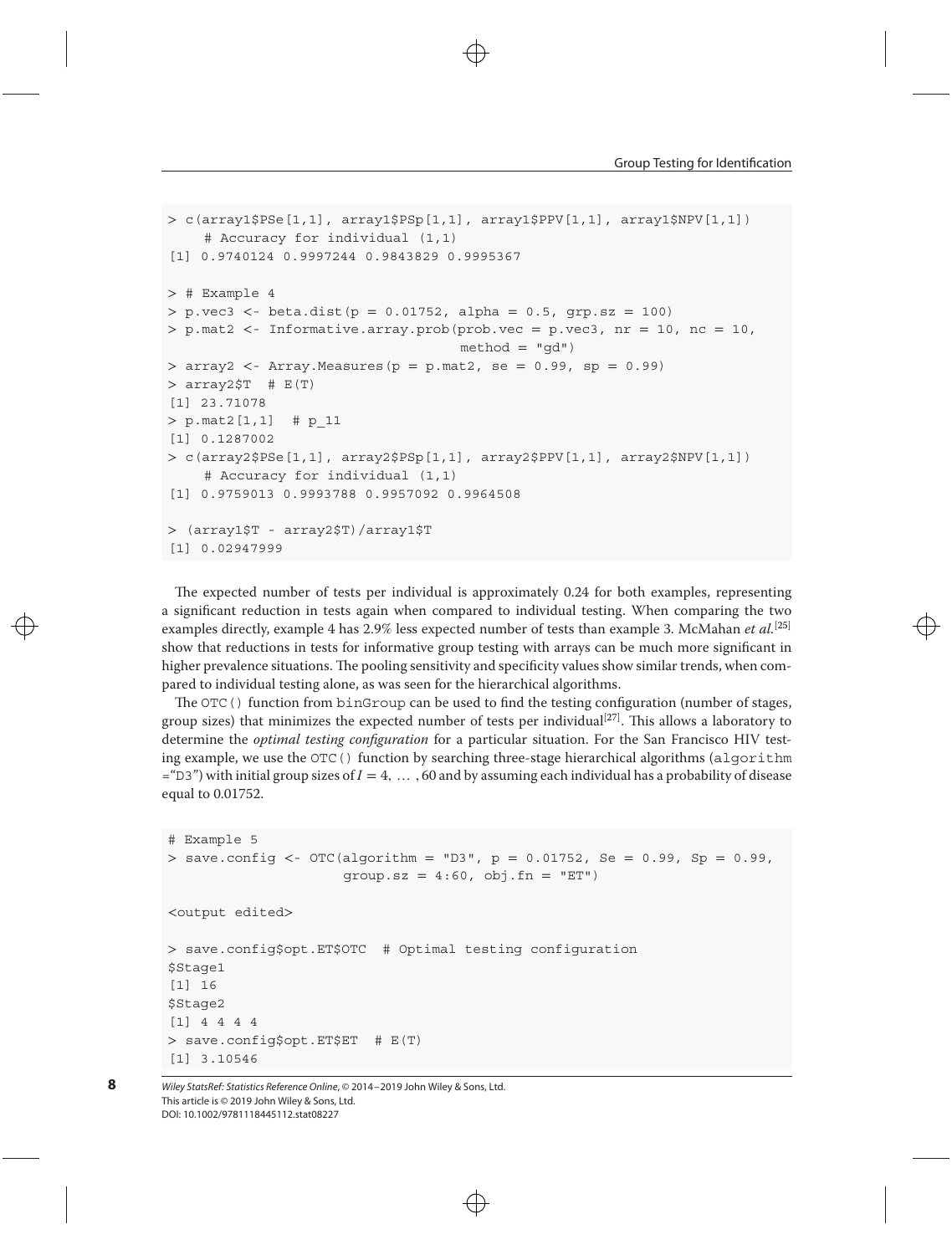The expected number of tests per individual is 3*.*1055∕16 = 0*.*1941 when a testing configuration with  $I_{11} = 16$  and  $I_{21} = \cdots = I_{24} = 4$  is used. In comparison to example 1, there is a 19.6% reduction in the expected number of tests per individual by using the optimal testing configuration.

# <span id="page-8-0"></span>**4 Conclusion**

Group testing is used in a vast number of applications from infectious disease testing to genetics to quality control. The key elements that tie all of these applications together is the search for a binary trait when there is a low overall prevalence for it. To insure that an application of group testing is successful, the expected number of tests needs to be calculated and related to the total number of items to be tested. This expectation can also be used to find the optimal testing configuration for group testing.

As mentioned in Section [3.4,](#page-5-0) the true probabilities of disease ( $p_i$  for hierarchical algorithms and  $p_{ii}$ ) for array testing) will be unknown in actual application. Most often, estimates from past experience are used so that an estimate of  $E(T)$  can be found. Because group testing is used in large testing situations, such as screening high volumes of clinical specimens for infectious diseases, there is usually a plethora of past data available to provide good estimates. Alternatively, uncertainity in these true probabilities can be incorporated into a Bayesian context. Limited statistical research has been performed for this scenario. For example, Malinovsky and Albert<sup>[\[28\]](#page-9-0)</sup> proposed using uniform or Jeffreys' priors for an overall disease prevalence *p* and minimizing the Bayes risk to find an optimal group size. However, this work is only for two-stage hierarchical testing without the possibility of testing error.

Our article examines group testing for one disease of interest. Multiple-disease tests, known as *multiplex assays*, are becoming more common for infectious disease testing. For example, the Aptima Combo 2 Assay tests for chlamydia and gonorrhea simultaneously rather than performing separate tests for each disease. These multiplex assays allow laboratories to save time and costs beyond using group testing alone. Tebbs *et al.*[\[29\]](#page-9-0) and Hou *et al.*[\[30\]](#page-9-0) were the first papers to examine the combination of multiplex assays and group testing in a statistical context. These papers were awarded the American Statistical Association's Outstanding Statistical Application Award in 2014 and 2018, respectively, for their work. Following these papers, Bilder *et al.*[\[31\]](#page-9-0) proposed the use of informative group testing with multiplex assays.

Group testing is used frequently to estimate the probability an individual has a particular disease. Research on estimation was originally performed in the context of each individual having the same true probability of disease<sup>[\[32–34\]](#page-9-0)</sup>. For example, understanding the overall prevalence of a disease is an important goal of public health studies. More recently, research on estimation has developed a wide variety of parametric, nonparametric, and Bayesian regression techniques to estimate the probability an individual has a disease given a set of subject-specific factors<sup>[\[35–37\]](#page-9-0)</sup>. For example, understanding what subject-specific factors affect the probability of disease may also be an important goal of public health studies. Remarkably, whether estimation is done for an overall prevalence or subject-specific probabilities, one can have more precise estimators when using group testing rather than individual testing<sup>[\[38,](#page-9-0) [39\]](#page-9-0)</sup>. Thus, despite a smaller sample size as represented by the number of tests, group testing leads to smaller standard errors than individual testing.

Group testing is also used for estimating probabilities when identifying specific items with a trait is not even a goal. For example, multiple vector transfer design experiments are often performed by plant pathologists to determine the transmission rate of a virus from an insect vector (an insect carrying a pathogen) to a plant<sup>[\[40,](#page-9-0) [41\]](#page-9-0)</sup>. In this type of experiment, separate groups of insects are transferred to individually enclosed plants. These plants are observed for a period of time to determine if they become infected. Thus, a group response denotes if a plant has a disease. Knowing which insects are responsible within a group is not of interest.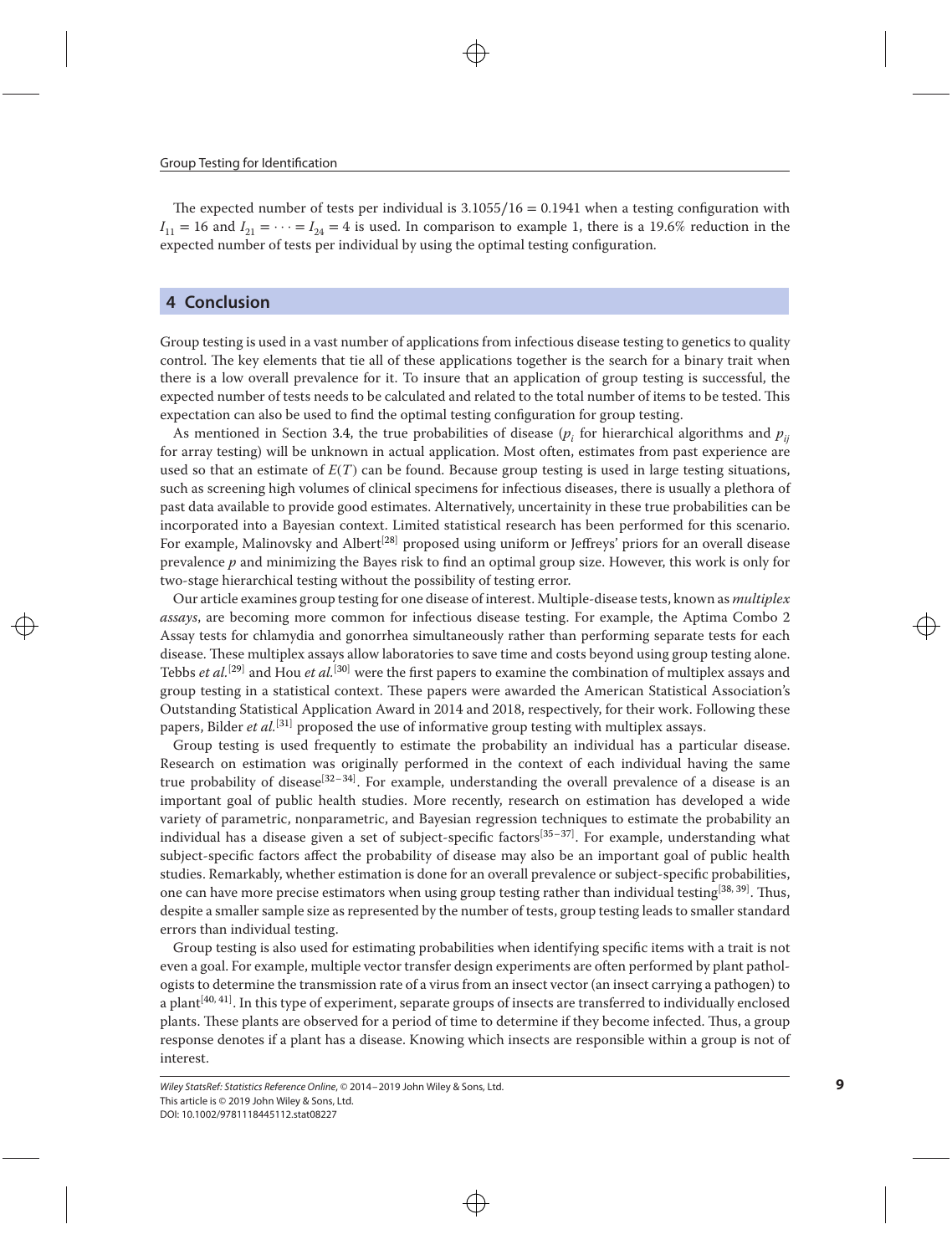Outside of statistics, *combinatorial group testing* has similar goals as described in this article but relies primarily on nonstatistical approaches to search for items with a binary trait. For example, these approaches may assume that a particular number of positive items exist and then search for them with tree-based methods. General references for this area include Ding-Zhu and Hwang $^{\left[ 17,42\right] }.$ 

# **Acknowledgment**

This research was supported in part by Grant R01 AI121351 from the National Institutes of Health.

### **Related articles**

**Statistics in Drug Discovery**; **Dorfman-Type Screening Procedures**.

## **References**

- <span id="page-9-0"></span>[1] American Red Cross (2018) Infectious Disease Testing, [https://www.redcrossblood.org/biomedical-services/blood](https://www.redcrossblood.org/biomedical-services/blood-diagnostic-testing/blood-testing.html)[diagnostic-testing/blood-testing.html](https://www.redcrossblood.org/biomedical-services/blood-diagnostic-testing/blood-testing.html) (retrieved 25 October 2018).
- [2] O'Brien, S., Yi, Q., Fan, W. et al. (2012) Current incidence and residual risk of HIV, HBV and HCV at Canadian Blood Services. Vox Sang., **103**, 83–86.
- [3] Schmidt, M., Pichl, L., Jork, C. et al. (2010) Blood donor screening with cobas s 201/cobas Tagscreen MPX under routine conditions at German Red Cross institutes. Vox Sang., **98**, 37–46.
- [4] Kim, S., Kim, H., Kim, H. et al. (2014) Pooled nucleic acid testing to identify antiretroviral treatment failure during HIV infection in Seoul, South Korea. Scand. J. Infect. Dis., **46**, 136–140.
- [5] Papp, J., Schachter, J., Gaydos, C., and Van Der Pol, B. (2014) Recommendations for the laboratory-based detection of Chlamydia trachomatis and Neisseria gonorrhoeae, Tech. Rep. RR-02. Centers for Disease Control and Prevention.
- [6] Hourfar, M., Themann, A., Eickmann, M., et al. (2007) Blood screening for influenza. Emerg. Infect. Dis., **13**, 1081–1083.
- [7] Nebraska Veterinary Diagnostic Center (2016) General Policies and Fee Schedule, [http://vbms.unl.edu/VDC/Information/](http://vbms.unl.edu/VDC/Information/VDCFeeSchedule.pdf) [VDCFeeSchedule.pdf](http://vbms.unl.edu/VDC/Information/VDCFeeSchedule.pdf) (retrieved 25 October 2018).
- [8] Salzer, E., Nixon, E., Drewes, G., et al. (2016) Screening pools of compounds against multiple endogenously expressed targets in a chemoproteomics binding assay. J. Lab. Autom., **21**, 133–142.
- [9] Lo, C., Bai, Y., Liu, M., and Lynch, J. (2013) Efficient sensor fault detection using combinatorial group testing 2013. IEEE International Conference on Distributed Computing in Sensor Systems, pp. 199–206.
- [10] Chi, X., Lou, X., Yang, M., and Shu, Q. (2009) An optimal DNA pooling strategy for progressive fine mapping. Genetica, **135**, 267.
- [11] Gildow, F., Shah, D., Sackett, W. et al. (2008) Transmission efficiency of Cucumber mosaic virus by aphids associated with virus epidemics in snap bean. Phytopathology, **98**, 1233–1241.
- [12] Græsbøll, K., Andresen, L., Halasa, T., and Toft, N. (2017) Opportunities and challenges when pooling milk samples using ELISA. Prev. Vet. Med., **139**, 93–98.
- [13] Khan, S., Chowdhury, P., Choudhury, P., and Dutta, P. (2017) Detection of West Nile virus in six mosquito species in synchrony with seroconversion among sentinel chickens in India. Parasites Vectors, **10**, 13.
- [14] Bilder, C. (2009) Human or Cylon? Group testing on Battlestar Galactica. Chance, **22**, 46–50.
- [15] Dorfman, R. (1943) The detection of defective members of large populations. Ann. Math. Stat., **14**, 436–440.
- [16] Johnson, N., Kotz, S., and Wu, X. (1991) Inspection Errors for Attributes in Quality Control, CRC Press, London.
- [17] Ding-Zhu, D. and Hwang, F. (2000) Combinatorial Group Testing and its Applications, World Scientific, Singapore.
- [18] Sherlock, M., Zetola, N., and Klausner, J. (2007) Routine detection of acute HIV infection through RNA pooling: Survey of current practice in the United States. Sex. Trans. Dis., **34**, 314–316.
- [19] Quinn, T., Brookmeyer, R., Kline, R. et al. (2000) Feasibility of pooling sera for HIV-1 viral RNA to diagnose acute primary HIV-1 infection and estimate HIV incidence. AIDS, **14**, 2751–2757.
- [20] Kim, H., Hudgens, M., Dreyfuss, J. et al. (2007) Comparison of group testing algorithms for case identification in the presence of test error. Biometrics, **63**, 1152–1163.

Wiley StatsRef: Statistics Reference Online, © 2014–2019 John Wiley & Sons, Ltd. This article is © 2019 John Wiley & Sons, Ltd. DOI: 10.1002/9781118445112.stat08227 **10**